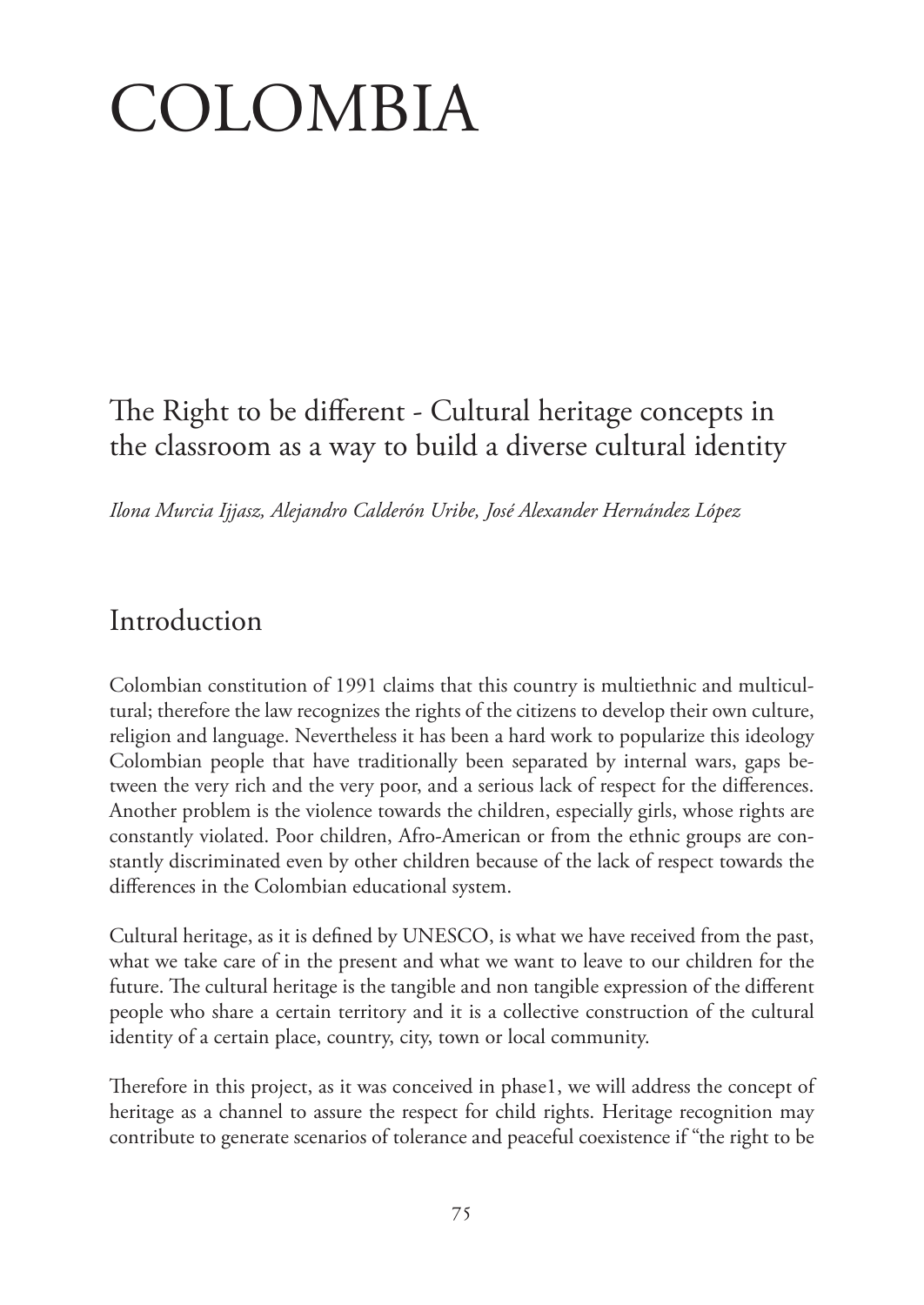different" is recognized as such by the various communities that share a territory. The symbols and cultural expressions that represent our diverse identity, and express a multiethnic heritage, have become crucial in order to enhance our sense of belonging and to mitigate the negative impact of the country's internal conflict In this sense, heritage recognition constitutes a tool towards peace and tolerance between different groups in Colombia.

Since UNESCO introduced in 2003 the intangible world heritage convention<sup>1</sup>; and afterwards with the 2005 convention related to diversity, the perception of heritage has broaden, including people as the living part of cultural heritage. Therefore material heritage does not have any value without the people, as it was recognized by the 2007 World Heritage Committee<sup>2</sup>; human communities are the pillar of sustainable heritage, so its material and immaterial expressions can be transmitted from one generation to another.

This implies the recognition not just of material heritage related to the dominant ethnic or social groups who are in the territory, but also of intangible values attached to other ethnic and local communities. In addition the importance of cultural diversity recognition was also addressed by UNESCO´s Universal Declaration on Cultural Diversity by affirming: "Culture takes diverse forms across time and space. This diversity is embodied in the uniqueness and plurality of the identities of the groups and societies making up humankind. As a source of exchange, innovation and creativity, cultural diversity is as necessary for humankind as biodiversity is for nature: In this sense, it is the common heritage of humanity and should be recognized and affirmed for the benefit of present and future generations" (Article  $1)^3$ .

Even the International and national laws have recognize this new concepts of cultural heritage as a tool of the recognition of diverse identities, it has been taught in schools of Colombia as something linked exclusively to material or tangible objects, usually associated to historical monuments (palaces, estate buildings, and churches) and not referred to the spirit of places given by the communities who live upon them and transmitted by the memories of the people and through cultural expressions

The Child Rights Convention article 29 recognizes the importance of cultural heritage and diverse identity: *"The development of respect for the child, his or her own cultural identity, language and values, for the national values of the country in which the child is living,* 

<sup>1</sup> Convention for the Safeguarding of the Intangible Cultural Heritage 2003. http://portal. unesco.org/en/ev.php-URL\_ID=17716&URL\_DO=DO\_TOPIC&URL\_SECTION=201. html

<sup>2 31</sup>th session of the Committee. Christchurch, New-Zealand. 23 June - 02 July 2007. http://whc.unesco.org/en/sessions/31COM

<sup>3</sup> UNESCO´s Universal Declaration on Cultural Diversity. http://www2.ohchr.org/english/law/diversity.htm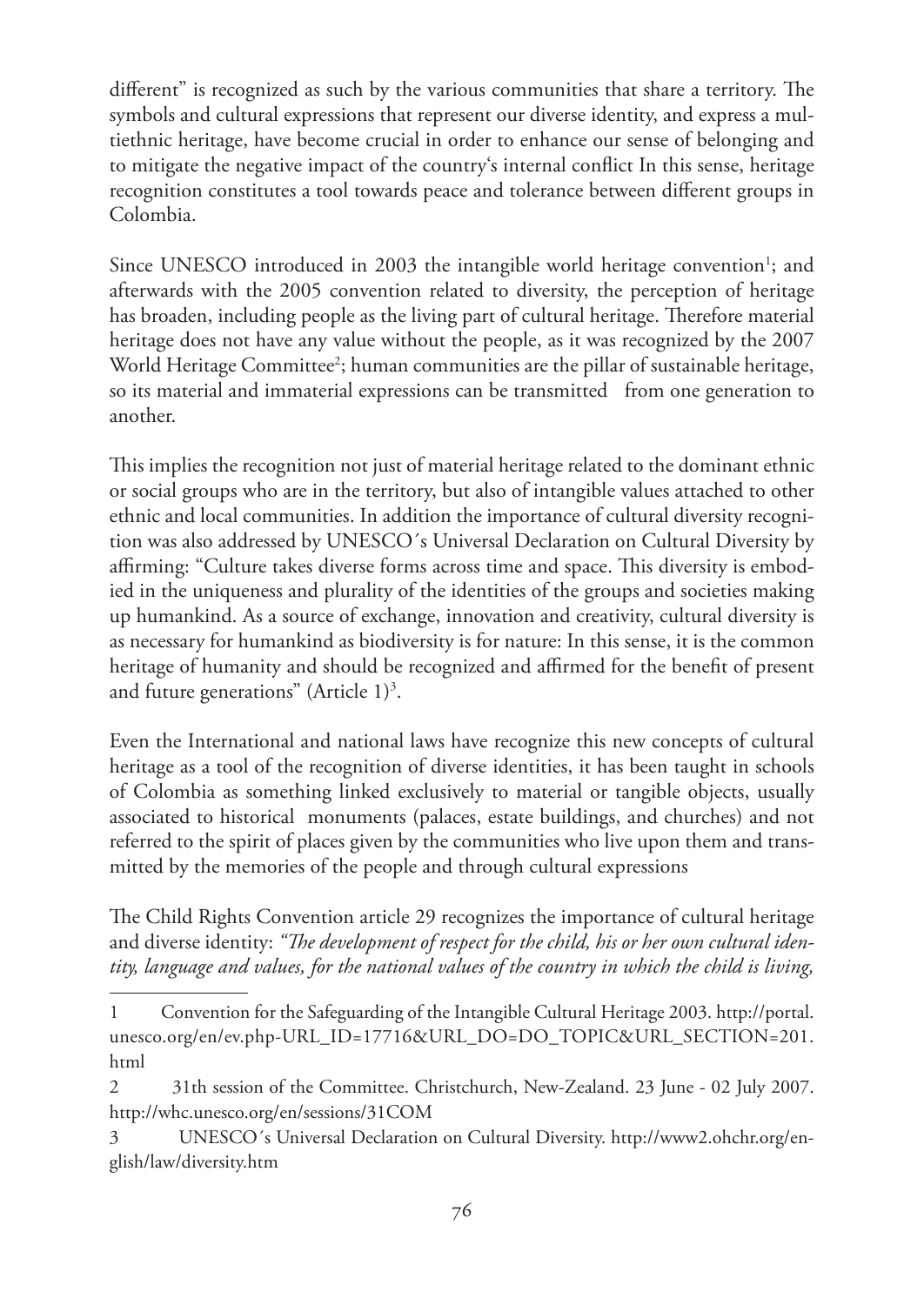*the country from which he or she may originate, and for civilizations different from his or her own*"4 . Colombia as a state member of the Convention of Child Rights, adopted by the Assembly of the United Nations, has the obligation to fulfill this compromise that is also one of the principles of the national constitution of 1991.

#### **1.2. Relationship between the project and the Child Rights Convention**

#### *The 3p's: provision, protection and participation.*

The global Child Rights Convention involves the following main subjects as the principles involved; this is known as the 3 ps.

- 1. Provision: refers to the access that all children should have to food, shelter, social security, health support and education. It means all basic needs they should have in order to develop themselves adequately.
- 2. Protection: It is related with all abuses that children are submitted when not receiving adequate protection related of their integrality such as social support.
- 3. Participation: refers to the possibility to be part in all forms of opinion and inclusive decisions inside of society. The participation means the child's freedom to express opinions and to have a say in matters affecting his or her life. As capacities evolve, the child shall have increasing opportunities to take part in the activities of society as the decision to create their life project.

The right to be different, to not being exclude because of your language, ethnic origin, or cultural differences relates very much with protection and participation, because the child must be protected, as it is defined in the article 29, so they can developed respect for themselves his or her own cultural identity, language and values, and also because by promoting the participation of children in the construction of a collective identity among other children, will become very important to understand and reassure their cultural diverse identity and respect for the difference, others cultural heritage building a collective identity based in respect for the others.

Why participation? Because it is important to build future and making responsible adults, for not making children invisible, and also the heritage is a responsibility of everybody. As it depends on the context, teachers must get involved because they are the instruments for building the cultural heritage concepts as a way to tolerance.

Other important tool is communication because Communication leads to transformation by learning, recognition and applying good practices.

<sup>4</sup> Child right convention. http://www.unicef.org/crc/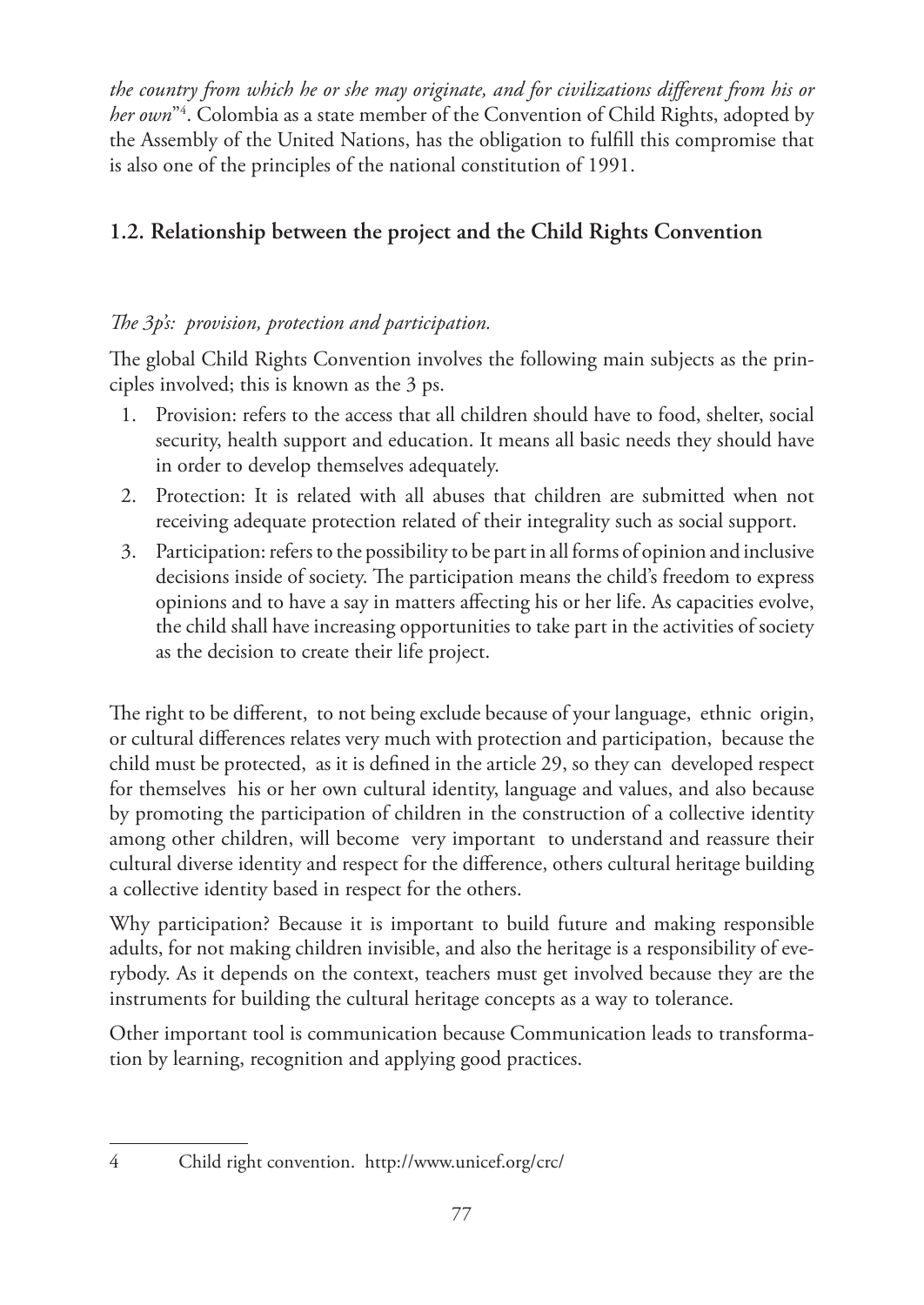#### **1.3. CRC Articles, international and national legislation related to the project:**

#### *International legislation:*

- **Child Rights Convention: Article 29** (see above) and the fundamental principle of non-discrimination that affirms: "No child should be harmed in any way for reasons of race, creed, color, gender, language, caste, status at birth or have some type of disability. Freedom of association and right to integrate, to become an active part of society in which they live".
- **t UNESCO Convention for the Safeguarding of Intangible Cultural Heritage (2003):** this convention is focused in the safeguard of intangible cultural heritage of communities of state parties of ONU manifested in: "oral traditions and expressions including language as a vehicle of cultural heritage, performing arts, social practices, rituals and festive events, knowledge and practices concerning nature and the universe and traditional craftsmanship" General Provisions (Article 2).
- The Intangible Cultural Heritage (ICH) is understood as a living heritage that is the melting pot of our cultural diversity and its conservation, a guarantee for continuing creativity.
- Particularly important for the development of the project is article 14 of the Convention, called: education, awareness-raising and capacity-building, which provides that each State party would try to by all appropriate means: ( to) ensure the recognition, respect and appreciation of the cultural heritage intangible in society, in particular through:

(i) educational programs, awareness-raising and dissemination of information to the public, and especially targeting young people;

(ii) educational and training specific programs in communities and constituencies;

(iii) activities of capacity-building in the field of the safeguarding of the intangible cultural heritage, and especially management and scientific research; and

(iv) non-formal means of transmitting knowledge;

(b) keep the public informed of the threats on this heritage and of activities carried out in pursuance of this Convention;

(c) promote education on the protection of natural spaces and important places for the collective memory, whose existence is indispensable so that the intangible cultural heritage can express themselves.

• As well as article 15 which defines the participation of communities, groups and individuals; In the framework of its activities for the safeguarding of the intangible cul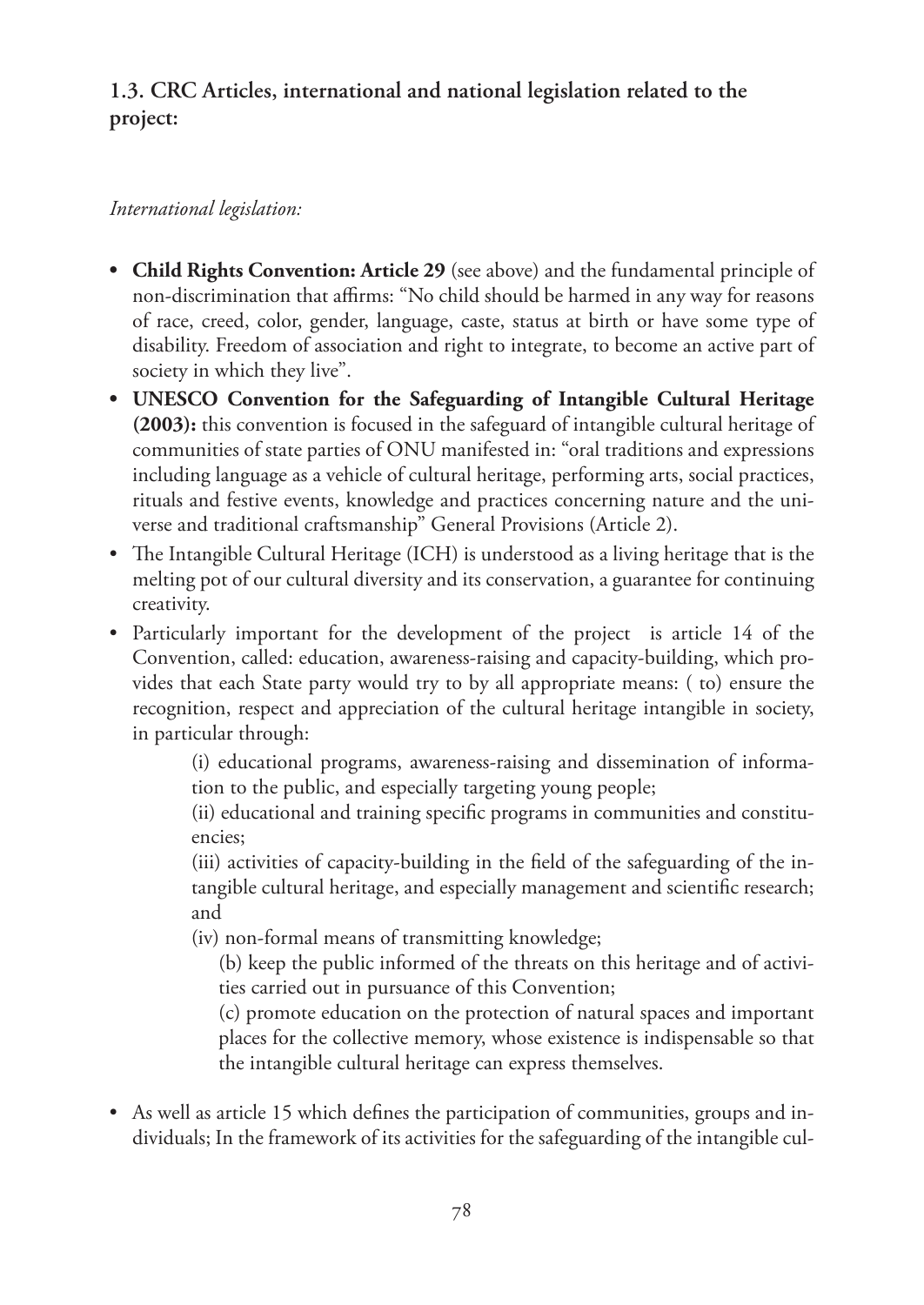tural heritage, each State party will seek participation a widest possible of communities, groups and, where appropriate, individuals that create, maintain and transmit this heritage and involve them actively in the management of the same.

- Similarly, it is relevant to score within this conceptual and legal framework the importance to the theme of the intangible heritage and its protection cultural diversity, from the **2005 Unesco Convention**, thus:
- $\bullet$  Article 4 Definitions
	- t "Cultural diversity" refers to the multiplicity of forms in the cultures of groups and societies that are expressed. These expressions are transmitted within and among groups and societies. Cultural diversity is manifested not only in the various forms in which expressed, enriches and transmitted cultural heritage of humanity through the variety of cultural expressions but also through various modes of artistic creation, production, dissemination, distribution and enjoyment of cultural expressions, whatever the means and technologies used.
	- Cultural expressions: are expressions resulting from the creativity of individuals, groups and societies, which have a cultural content.
- **t Article 7 of the Human Rights Declaration**: "We are all equal in the eyes of the law and are entitled without any discrimination to equal protection of the law." "We are entitled to equal protection against any discrimination in violation of this Declaration and against any incitement to such discrimination".
- Unesco. World Heritage Convention (1972): Adoption of the Convention concerning the Protection of the World Cultural and Natural Heritage. This unique international treaty links for the first time the concepts of nature conservation and preservation of cultural properties, recognizing the way people interact with nature, and the fundamental need to preserve the balance between the two. In this Convention, The World Heritage Committee in 2002 reviewed its strategic objectives and established four overarching goals: Credibility, Conservation, Capacity - Building and Communication. Later, in 2007 The World Heritage Committee adds a fifth C, Community, to its strategic objectives, highlighting the important role of local communities in preserving and maintaining the world heritage.

#### *Relation with Millennium goals*

- **t Goal 1 of the Millennium Goals**: Eradicate extreme poverty and hunger.
- **t Goal 3 of the Millennium Goals**: for 2015 all the children must be able to finish basic school.
- **t Colombians related goals for the Millennium**
- 100 per cent of the basic education and 93 per cent of secondary education.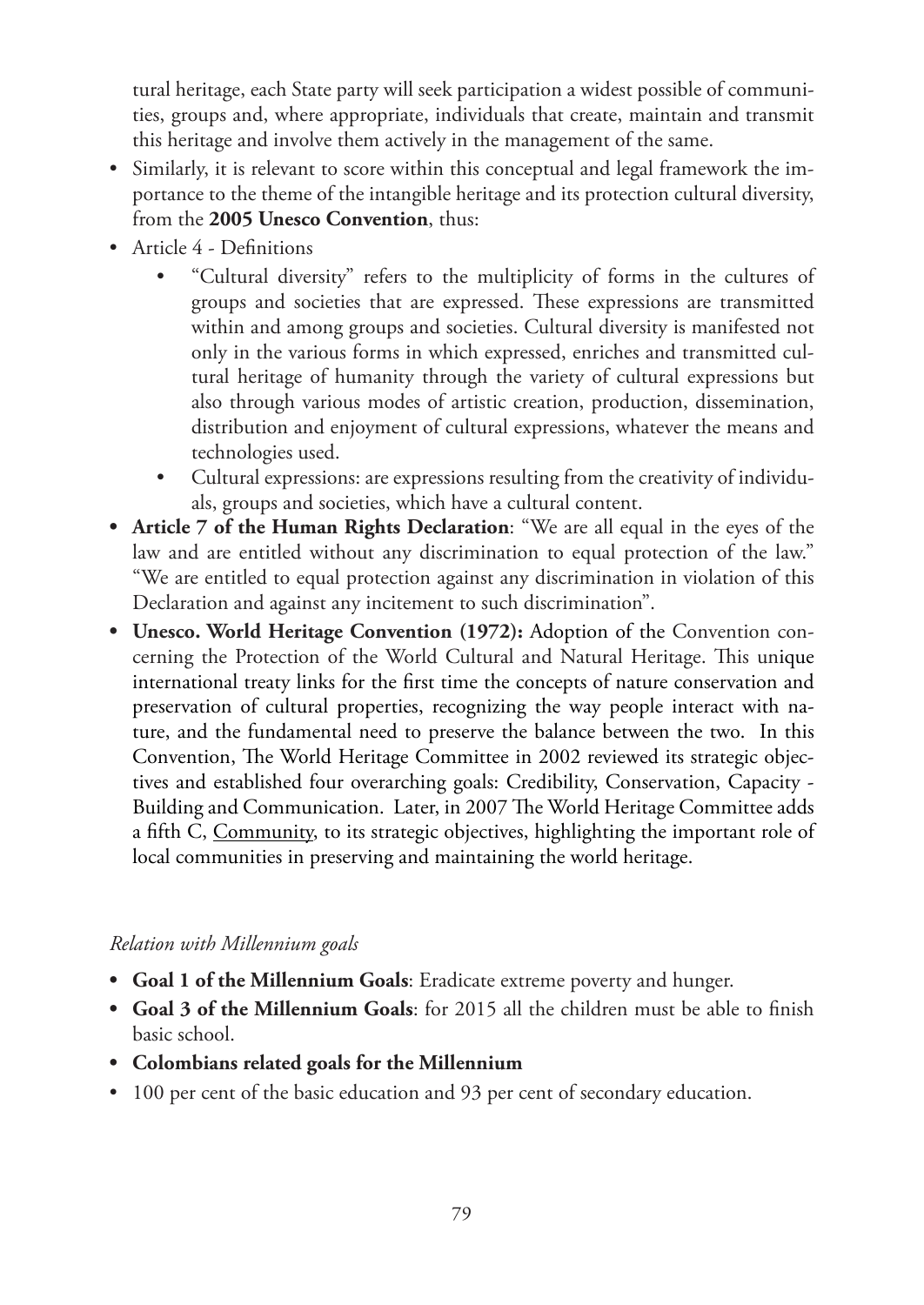#### *National legislation:*

- **t Colombia of the Constitution of 1991**, in the article 70, define Colombia as a multicultural and multi ethnical nation, as a very strong change towards the previous Constitution of 1886 that declare Colombians as being part of one race, one religion and one language, recognizing the right of the citizens to be part of different ethnical groups, to have freedom of believes, and to speak in their mother language, not only in the official Spanish language.
- Article 68, N. 5, the indigenous, the afro Americans, the rom people and every single ethnical group has the right to have an education that respects and developed their cultural identity
- t The Congress of the Republic of Colombia approved **the Child Rights Convention**, the 20<sup>th</sup> of November of 1989. Colombia was able to adopt this convention through regulation number 12 on January 28<sup>th</sup> of 1991<sup>[2]</sup>. Since then, this law demands the nation to respect and carry out what was established by the Assembly.
- **t National Law of Culture** (397 / 1997): which establish the norms over cultural heritage, promotes incentives to culture, and the Ministry of Culture creates.
- **t The Law of Cultural Heritage** (1185 / 2008) which modifies article 4 of the General Law of Culture of Colombia 397 of 1997 which promotes the protection and safeguard of cultural heritage of Colombia.
- **National politic for the safeguarding of Intangible** Heritage (2008): that regulates the safeguarding of intangible culture heritage of Colombia<sup>[1</sup>]
- **t Intangible cultural heritage decree** (2941 / 2009) , which modifies partially the General Law of Culture of Colombia 397 of 1997 modified by law 1185 of 2008 , which sets the guidelines for the development of the Special Plans for the Safeguarding of intangible cultural heritage.
- **National Law of Education** (115/1994): based on the principles of the National Constitution concerning the right to education for all individuals with freedom of teaching, learning and researching<sup>5</sup>.
- **t National Law of Childhood and Adolescence** (1098/2006): ensures the proper development of children, girls and adolescents to grow within a family and community in an atmosphere of happiness, love and understanding. Article 30 of the Law mentions the right of children to be recognized, respected, and to promote knowledge and experience of the culture to which they belong<sup>6</sup>.

<sup>5</sup> National Law of Education (115/1994). http://www.mineducacion.gov.co/1621/articles-85906\_ archivo\_pdf.pdf

<sup>6</sup> National Law of Childhood and Adolescence (1098/2006) http://www.cinde.org.co/PDF/codigoinfancia-comentado.pdf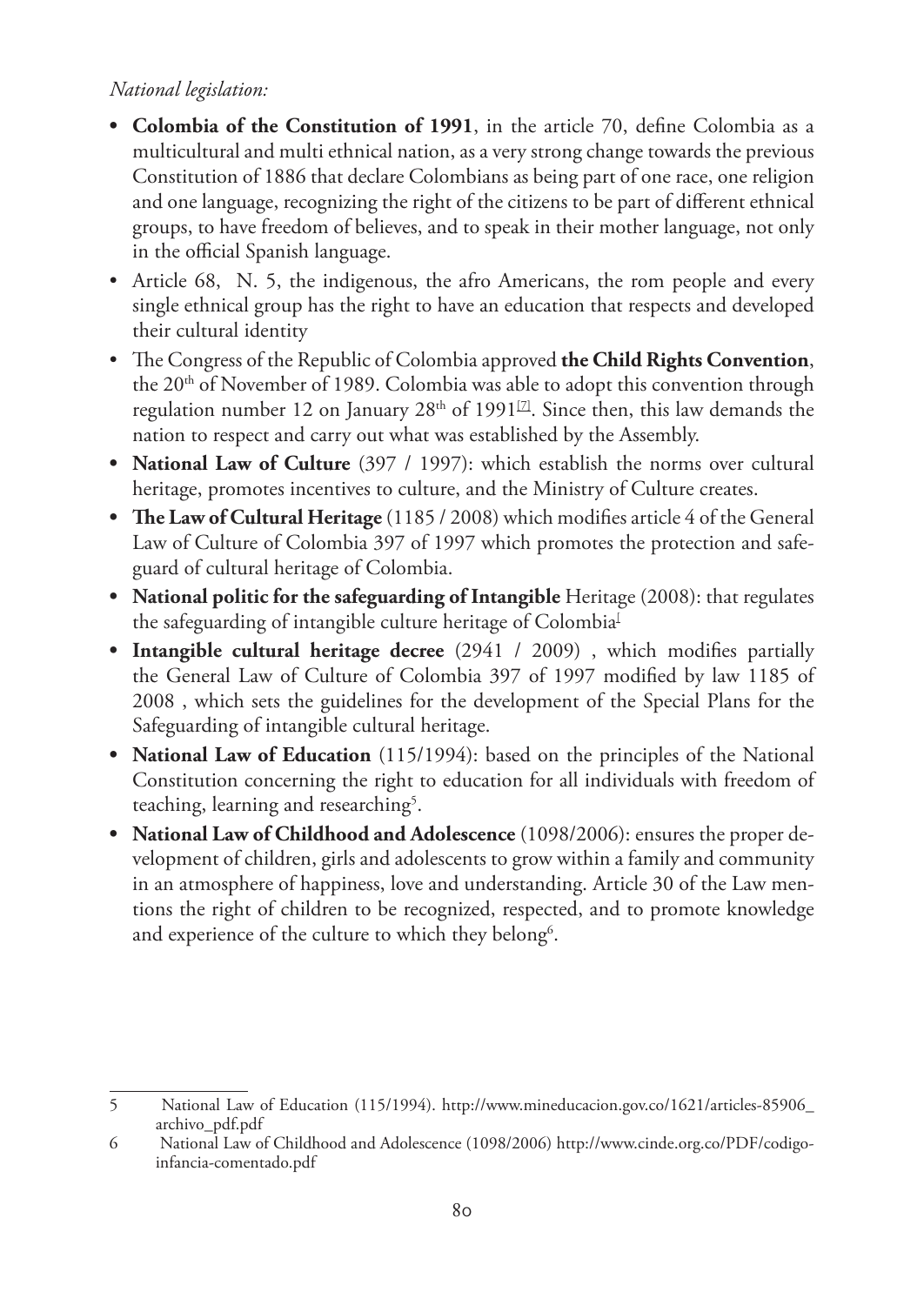#### **1.4. Baseline: Taken from the notes from batch 12**

Over 41.5% of Colombia´s total population is children; this means that 16.800.000 inhabitants are less than eighteen years of age and 15 % are children of less than 6 years old. From this statistic 6.5 million do not reach their basic needs and 1 million of them live under extreme poverty conditions. Three million children do not have access to health services, two million are employed and 1.5 million do not have access to education. The main causes of scholar desertion are attributed to the following four main factors: bad economic situation (53%), issues related to Colombia´s internal conflict and violent displacement (33%), bad infrastructure of educational establishments (21%) and girls who get pregnant or married (21%).

The General Law of Education of Colombia (law 115 of 1994) and the Law of ethnic minorities of Colombia (law 70 of 1993)<sup>7</sup> states that indigenous and afro descendant population have the right to receive education from an ethnic perspective, which means, to receive education based upon the basis of culture, language, and tradition. Nevertheless, children of ethnic minorities lack of a proper educational system that is based upon their own culture and realities. The alarming statics mentioned above reflect the lack of respect for the right to children's education. In this sense, reality has shown that few teachers have implemented ethno educative pedagogies and those teachers who don't belong to the same ethnic community were they teach are not able to strengthen the local intangible heritage of ethnic communities.

Bogotá has become the main destination of vulnerable family's product of the internal on going war since the past fifty years. More and more people migrating from their places of origin to survive come to Bogotá, even in another cities or urban areas, to escape death threats and to start building a new future. Thus, the city is for many, the possibility of a new life that offers the choice of a place where they can find a productive and economic activity strong enough and able to generate resources to access basic services and decent housing. This is creating a new common cultural identity and therefore a new concept, knowledge and understanding of the cultural heritage of Bogotá.

<sup>7</sup> Law of ethnic minorities of Colombia (law 70 of 1993). http://www.google.com.co/search?q=LE Y+70+DE+1993&hl=es&spell=1&sa=X&aq=f&aqi=g7&aql=&oq=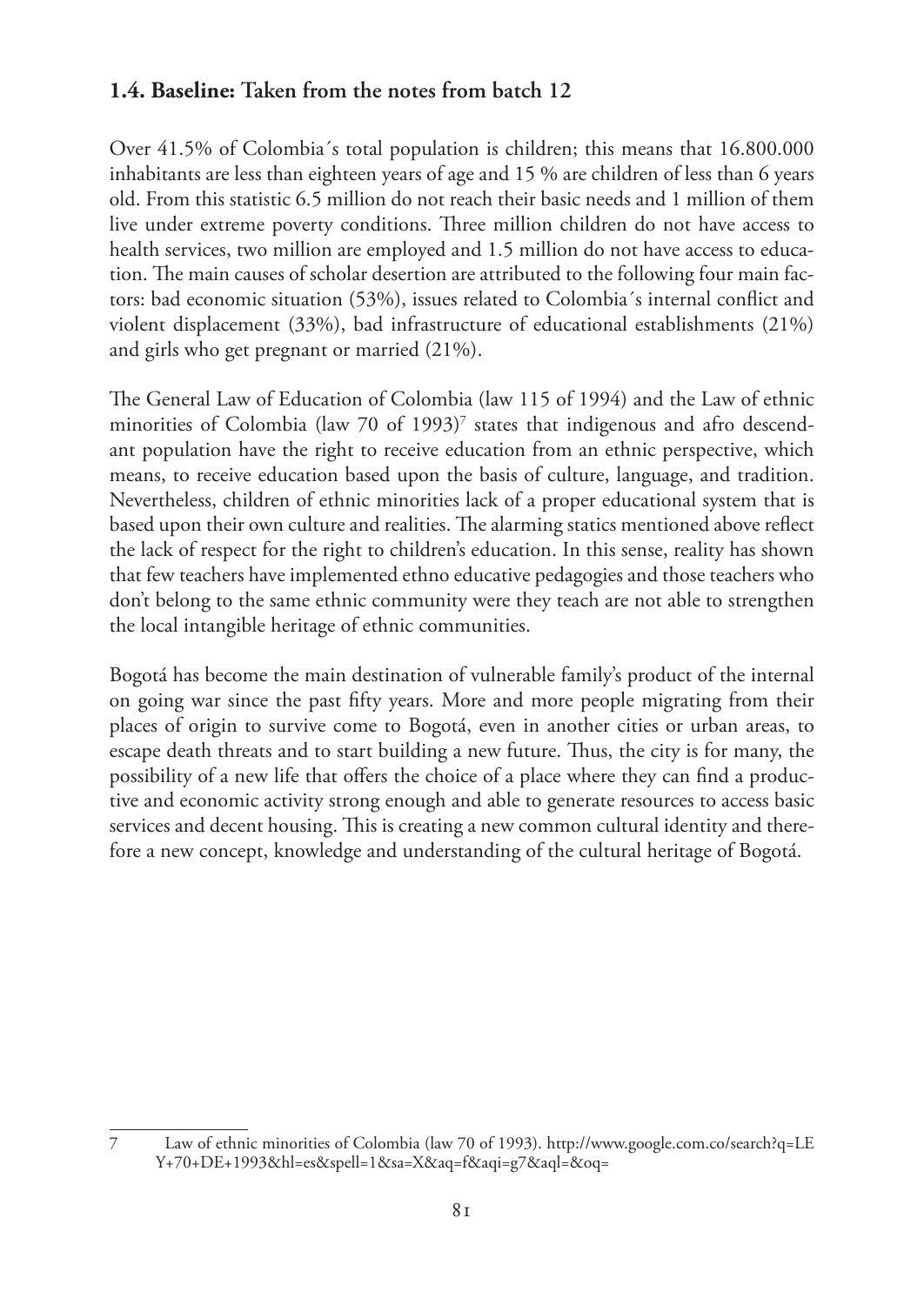#### **1.5 Structure**

#### *General background*

The Program: Cultural Heritage in the classroom is composed by two projects: the "Cultural Heritage Box" and "Recognizing our cultural identity in classrooms". The first project has been completed in association with the Ministry of Culture, the Ministry of Education, the Mayor´s Office of Bogotá and the support of the Association of Superior Normal Schools of Colombia.

The second project is composed by three phases. The first phase has been concluded with the Ministry of Culture of Colombia, Mayor's Office of Bogotá and the Swedish International Development Agency.

#### *SIDA Background. Project developed by Batch 12.*

Name of project: "Recognizing our cultural identity in classrooms"

Expected outcome: To enable children and especially vulnerable student's victims of the armed conflict in Colombia in the recognition, value and enjoyment of their cultural identity.

Reflections derived from the first phase:

After having carried out the workshops with students, the strategy identified which was more convenient methodologically to promote critical thinking on cultural heritage upon students was by working collectively by using social cartography.

#### 1. Frame of reference

The project: " **RECOGNIZING OUR CULTURAL HERITAGE AND DIVERSE IDENTITY IN CLASSROOMS IN BOGOTA**" is a joint initiative by the Cultural Heritage Institute, from the Mayor Office of Bogotá, the Ministry of Culture with the support of the Ministry of Education, the Association of Superior Normal Schools of Colombia, the Swedish International Development Agency SIDA, and Sierra Morena School in the locality of Ciudad Bolivar. It was developed in a first phase by Marcela Jaramillo, Andrea Carolina Jaramillo y Juan Camilo Gaviria, from batch 12. The formulation of this second phase has been a joint work between the first phase team and Alejandro Calderon, teacher in Sierra Morena, José Alexander Hernandez from the Ministry of Culture and Ilona Murcia, who was the Sub director of the Cultural Heritage Institute of Bogotá, and now working as the Secretary of Culture in Villa de Leyva.

The long term purpose of the first and second phase of the project, explained in this document, is to stimulate autonomous dynamics and participatory social and cultural factors that contribute to the construction of a multiethnic and multicultural state of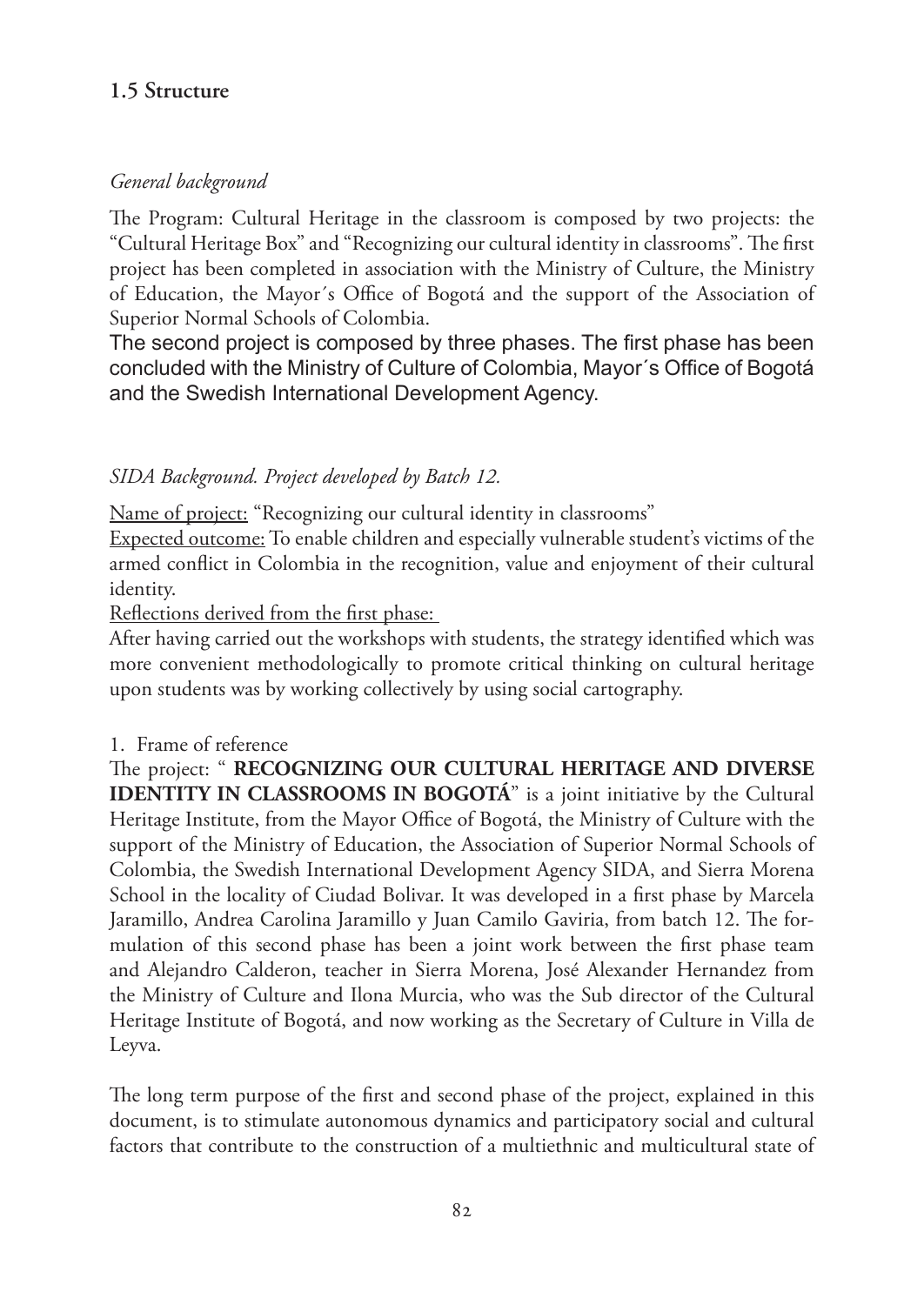right in the Colombian children, through the inclusion of the cultural heritage concepts in the classroom.

# Purpose

To include the cultural heritage concepts in the classroom as a way to build a diverse cultural identity.

#### **Methodology and activities**

The methodology and activities developed in this phase by Batch 16 are based in those which were done by Batch 12. Besides, were supplemented with other exercises and workshops. The model of methodology is based in the strategy ¨Training trainers¨, as a way to involve teachers who will apply the workshops, activities and exercises into their classrooms.

The designed methodology by Batch 12 and Batch 16 could be improved and also strengthened by teachers, depending on the context where they could apply it.

One of the main aims of the project is show how heritage could be a methodology to teach subjects such as geography, history, arts, and also a way to create good relationships and social networks between students who come from different part of Colombia or different cultures.

**Expected outcome:** methodology is designed for the inclusion of the cultural heritage concepts in the classroom.

**Outcome results:** methodology designed for the inclusion of the cultural heritage concepts in the classroom.

**Expected Output 1:** methodology is designed for the inclusion of the cultural heritage concepts in the classroom.

Outcome results: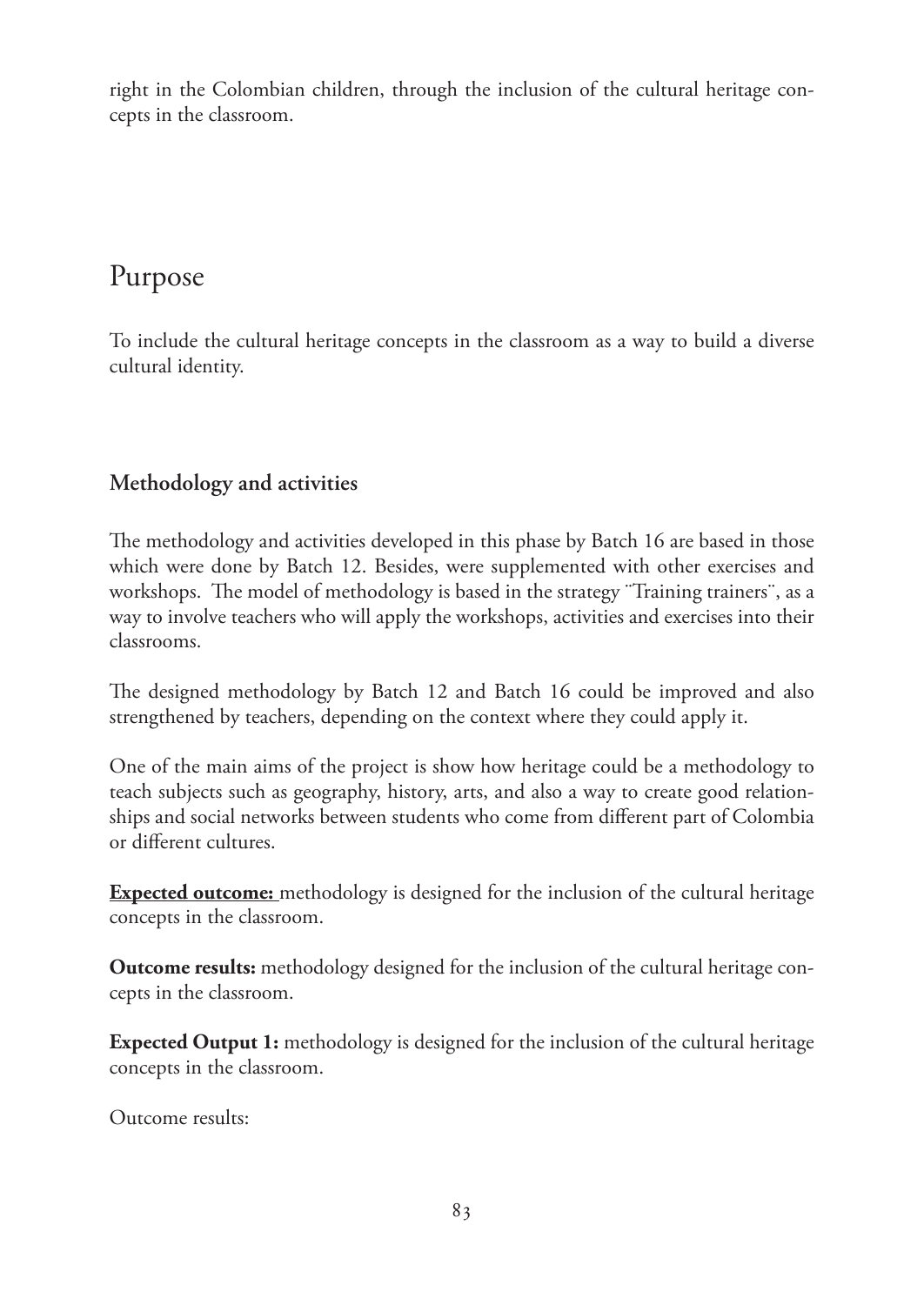Activities:

1.1. a. Activity: Concepts were identified

Concepts of memory, nation, territory, community, culture, heritage and identity

Background of the pedagogical tool: the cultural heritage box

Background of the methodology by Batch 16: Cartography.

1.1. b. Activity: Team / teacher is identified

See target group identified

1.1. c. Activity: Tools were designed

Through the adjustment of the final version of specific pedagogical tools to teach the teachers how to apply the social cartography methodology and others in their classrooms, using all the information and work that has been advanced by the first phase group (M. Jaramillo, C. Jaramillo, and J. Gaviria) and the results of the work of batch 16.

The final version of pedagogical tools for the children were designed in order to help the teachers to promote the understanding of cultural heritage as a vehicle that can promote scenarios of peaceful coexistence, working with the teachers and the first phase group as a net.

Teachers of social sciences and art in the schools were trained in the implementation of the pedagogical tools in their schools.

1.1. d. Activity Workshop was designed

The contents of the workshops were:

a) Concepts of memory, nation, territory, community and identity

b) Background of the pedagogical tool: the cultural heritage box

c) The importance of social cartography to understand cultural identity in the territory

by mapping the past, the present and the future.

d) The use of pedagogical tools in order to train other teachers,

e) The use of pedagogical tools for children.

f) The use of the communication tool.

1.1. e. Activity Schedule was set

#### **Expected Output 2: methodology is applied in the classroom for the inclusion of the cultural heritage concepts.**

Outcome results:

- 1.2. a. Activity Workshop is applied.
- 1.2. b. Activity Tools are used.
- 1.2. c. Activity Workshop is adjusted.
- 1.2. d. Activity Tools are adjusted.
- 1.2. d. Activity Conclusions are done.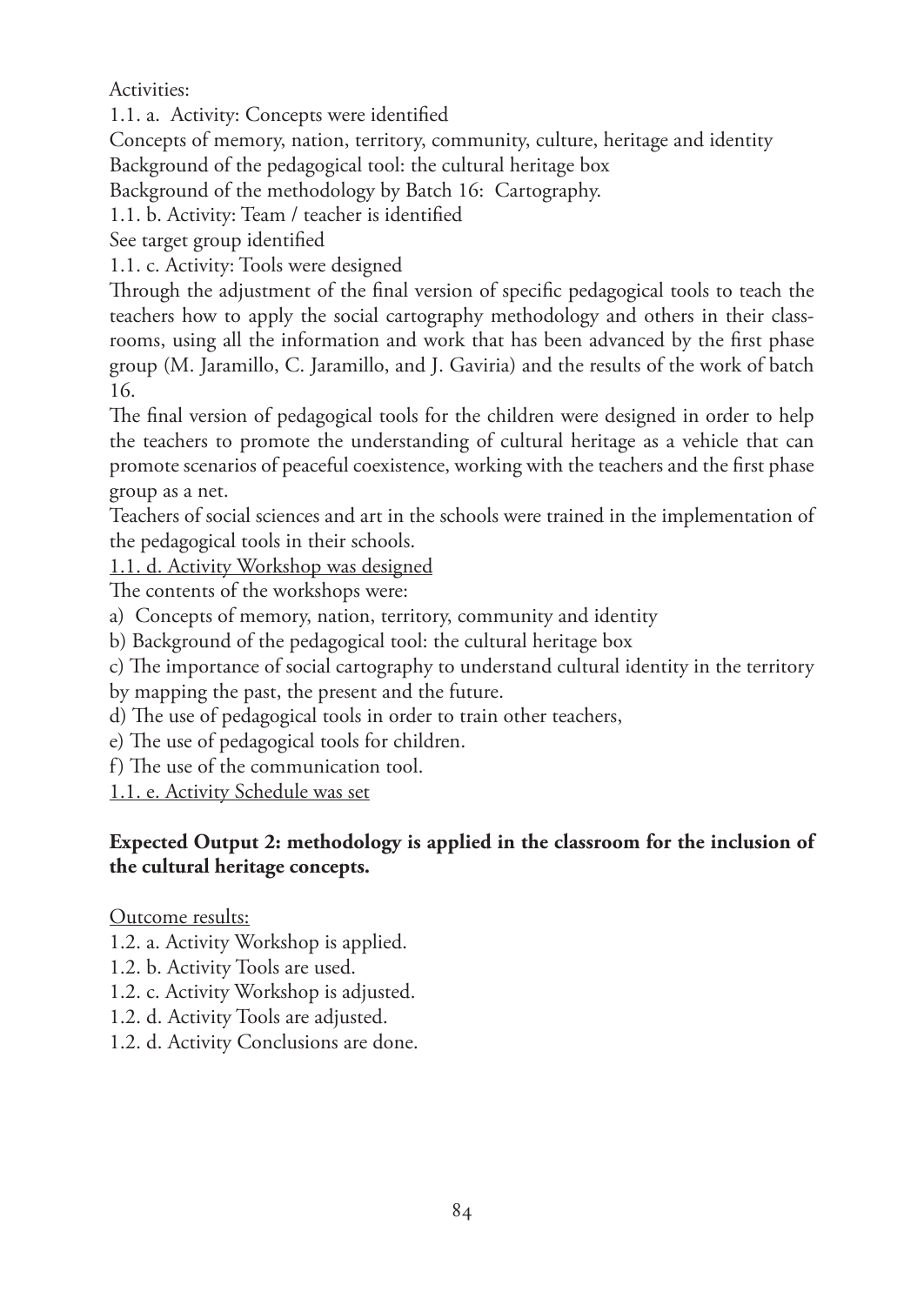#### **Expected Output 3: Spaces of sustainability are identified**

#### Outcome results:

- 1.3. a. Activity Schools were identified to apply the methodology
- 1.3. b. Activity Financial ways were identified.
- 1.3. c. Activity Political arena was identified.

#### Implementation:

20 teachers from public schools in Bogota and 65 in other cities in the area of social sciences or art were trained in the implementation and application of the pedagogical tool.

#### Monitoring in the future:

After the culmination of the training workshops 20% of the participants will be chosen to undertake visits. The purpose of the first visit will be to observe how the trained teachers implement the tool in classrooms and the second visit will consist on interviews to the children to identify if cultural identity is being respected and valued in the classroom.

#### Evaluation planned:

Using the evaluation system and the indicators of success for the pedagogical tools, measure the efficiency of the pedagogical tools.

Through a SWOT (strengths, weaknesses, opportunities and threats) matrix the project will be evaluated in the final phase after its implementation. The results will be used as input for the implementation of the tools in a national level in seven regions of the country affected by internal conflict.

An evaluation format will be elaborated and distributed among the directors and teachers of the schools chosen for the monitoring process. This will give valuable information to know if the tool reaches the objectives.

#### **Stakeholders**

#### **Group a)**

Ministry of Culture - Division of Heritage Cultural Secretary of Villa de Leyva, Boyacá. Sierra Morena school - principal and teachers.

**Ways of communication with Group a)** - through direct work, workshops and emails.

#### **Target groups**

Teachers from Ambalema, Andagoya, Arauca, Bogotá, Valledupar and Villa de Leyva who will influence:

Students.

Other teachers.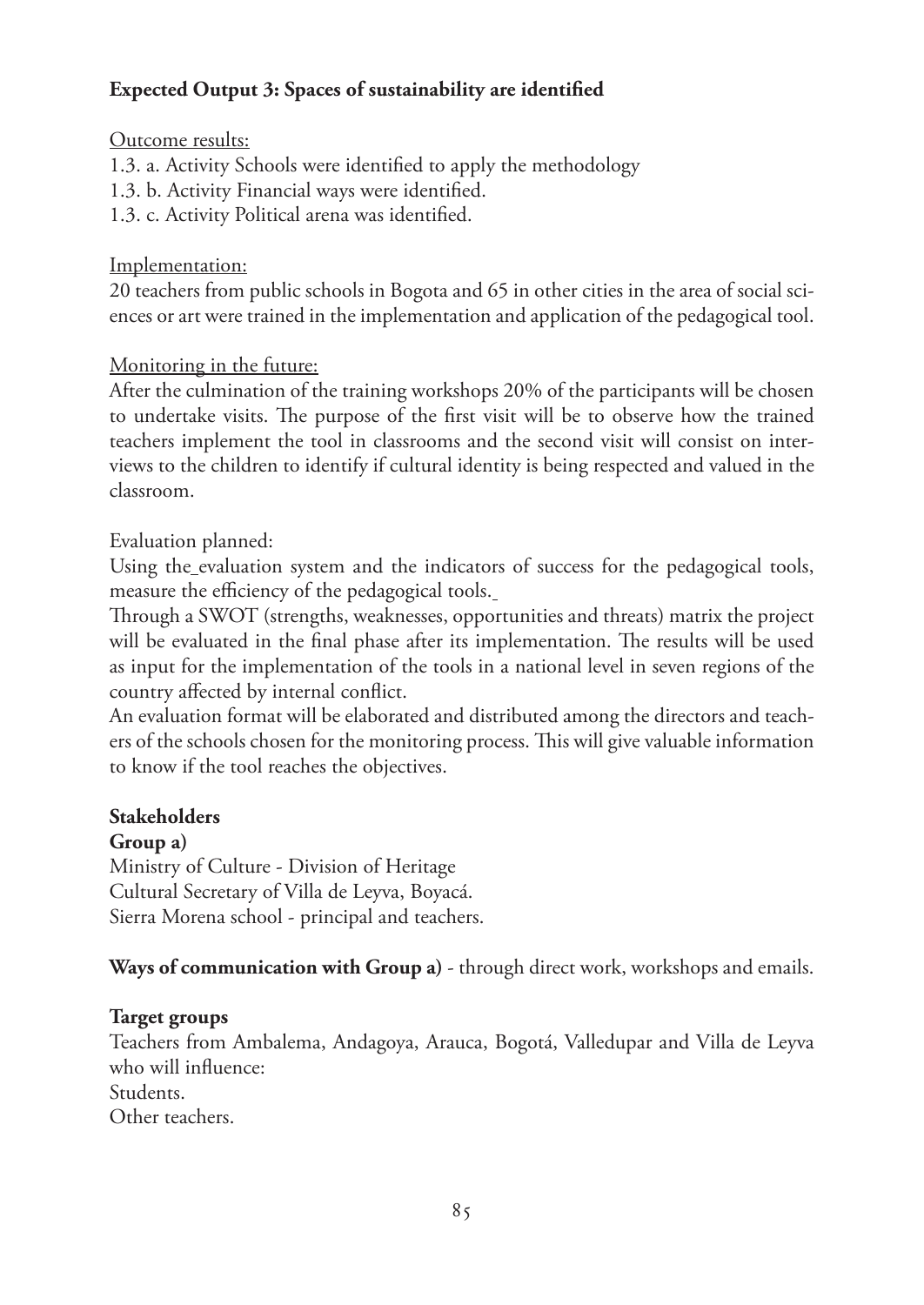# Results

From the conclusions and the moving forward plan designed in November 2012, the project named "The right to be different" based in the methodologies designed by Marcela and Carolina Jaramillo and Juan Camilo Gaviria, batch 12, there were three identified spaces to continue with the development of Strategy to arise respect between the children towards the cultural diversity in the classrooms; those spaces were Sierra Morena, the original place in which the project was developed in the first phase, also Villa de Leyva, a small historical downtown, and finally a national frame of the cultural ministry through the program of Cultural Heritage Watchers and also in the project called : To include the cultural heritage in the classroom.

#### 2. Designed methodology

To create an appropriate methodology we designed a strategy in order to involve teachers, students, fathers and part of the communities in this process. We are aware that the methods identified, designed and applied are not the only way to aboard the cultural heritage as a vehicle to build a diverse cultural identity, even it was fed back and enriched by teachers.

The following methodologies were designed:

- Cartography: Mapping and drawing social cartography lets understand which places, people or activities could be identified as a life experiences, day situations, customs and relationships with other social groups. Beyond this, the activity of the Cartography showed how the heritage culture is related with subjects such as geography, history, art, etc.
- My relationship with cultural heritage: Using a personal item (picture, book, toy, etc.) that means some important or lets remind a person or a moment special in their lives, is a method that show the relationship that we all have with cultural heritage.
- Matrix of cultural heritage: including concepts about heritage, culture, memory, territory, nation and community, was done the following matrix as a way to address, understand and identify some activities to work in the cultural heritage:

| Name of some<br>cultural heritage<br>item | Why is it valuable? | How can I make it<br>known? | How can I make<br>to preserve and<br>maintain? |
|-------------------------------------------|---------------------|-----------------------------|------------------------------------------------|
|                                           |                     |                             |                                                |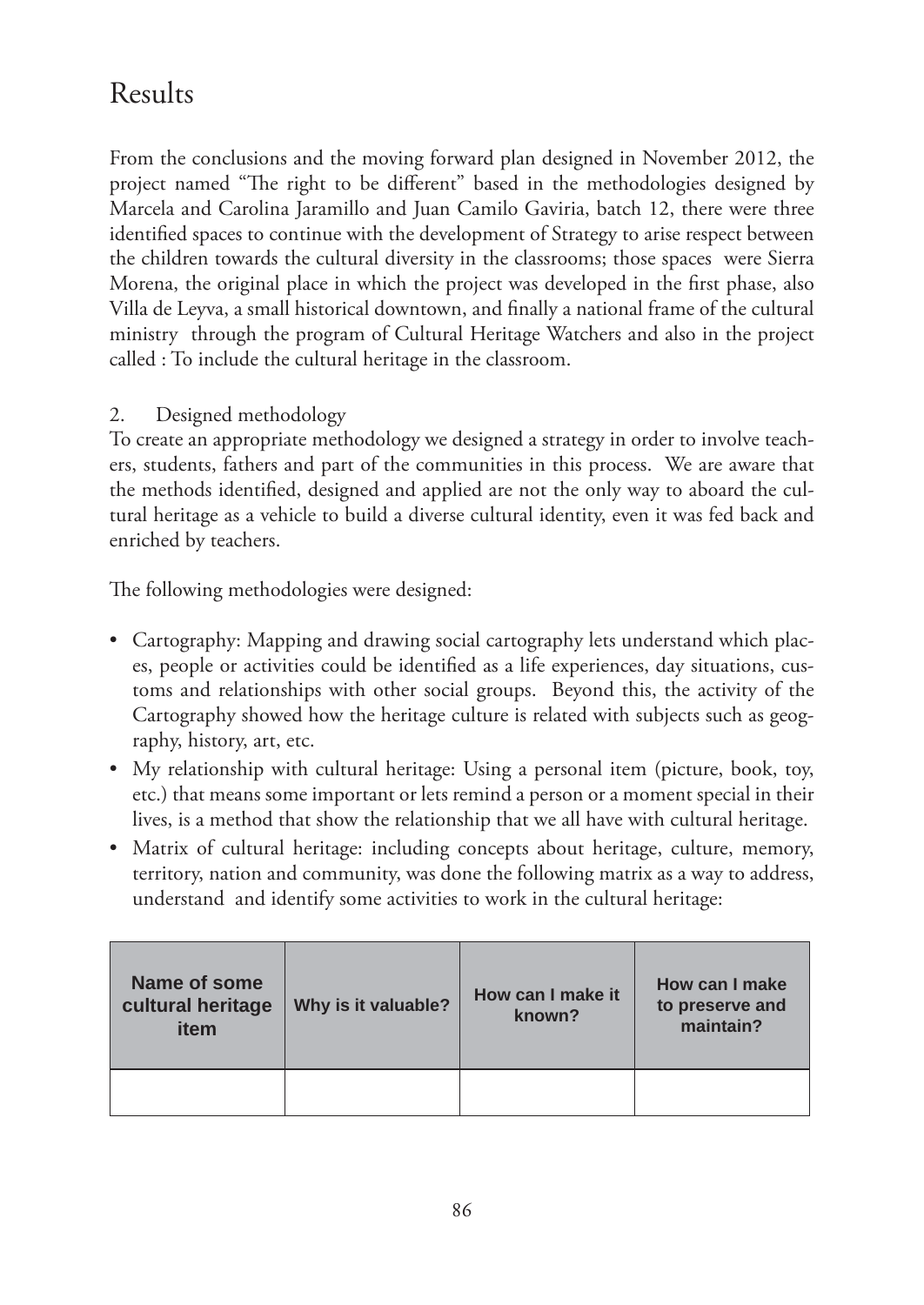The matrix above allows identify what students or teachers recognize as a cultural heritage, likewise detects ways to know why is valuable for them, how show it to the community and how preserve it for the future generations.

**t Book ¨Introducing young people in the care of cultural heritage":** This tool that was done to be used by teachers in the classroom. It contains concepts of memory, community, territory, heritage and culture, and also activities to develop with the students.

# Santa Cruz de Mompox, Bolívar Valledupar, Cesar Villa de Leyva, Boyacá Arauca, Arauca Andagoya, Chocó Bogotá Ж Ambalema, Tolima

# Applied methodology

Cities and towns where the methodology was applied.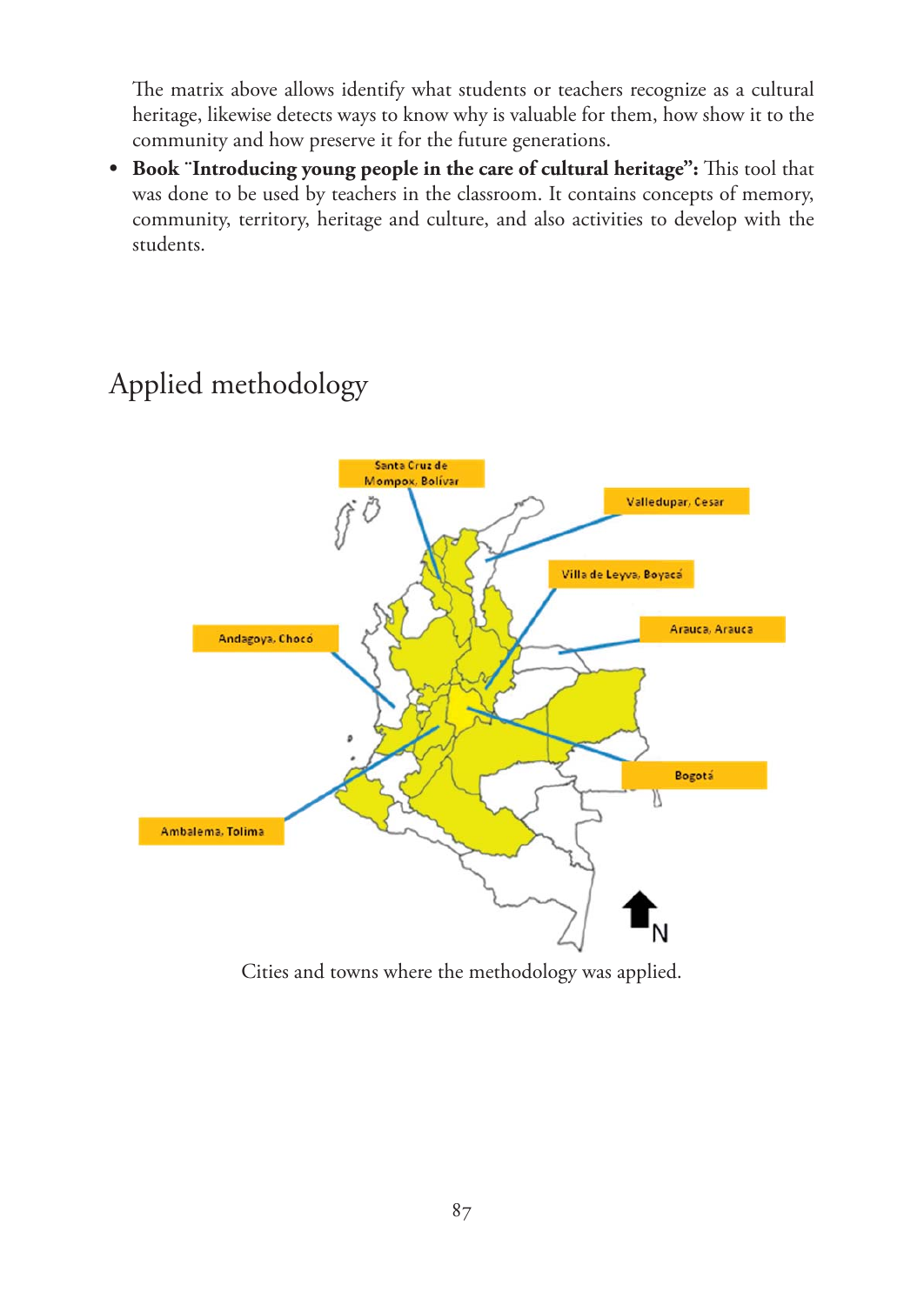#### **Sierra Morena School, Bogotá**



Children from 6<sup>th</sup> grade in Sierra Morena, afternoon shift (Branch D)

First we have applied 3 workshops with 20 teachers in Sierra Morena from the 4 branches of the school, those who are working with 4 to 6th graders, thus:

In the first workshop we discuss and refresh some concepts about C.R.C (Child Rights Convention) and after observing some gaps in the information they have, we started to train them about it in a dynamic activity that made them mingle each other, and in the 2nd and 3rd they worked about cultural heritage, culture, memory, nation, etc. there, they could evidence what we want to do with children at school, so the idea is by using this training that teachers apply what they have seen in the workshops an start a process with those students who come from the villages, towns or other places in Colombia in order to avoid bullying and discrimination. Here were applied as methodologies: Cartography, My relationship with cultural heritage and also the Matrix of cultural heritage.



Cartography. Workshop with teachers of Sierra Morena School. 2012.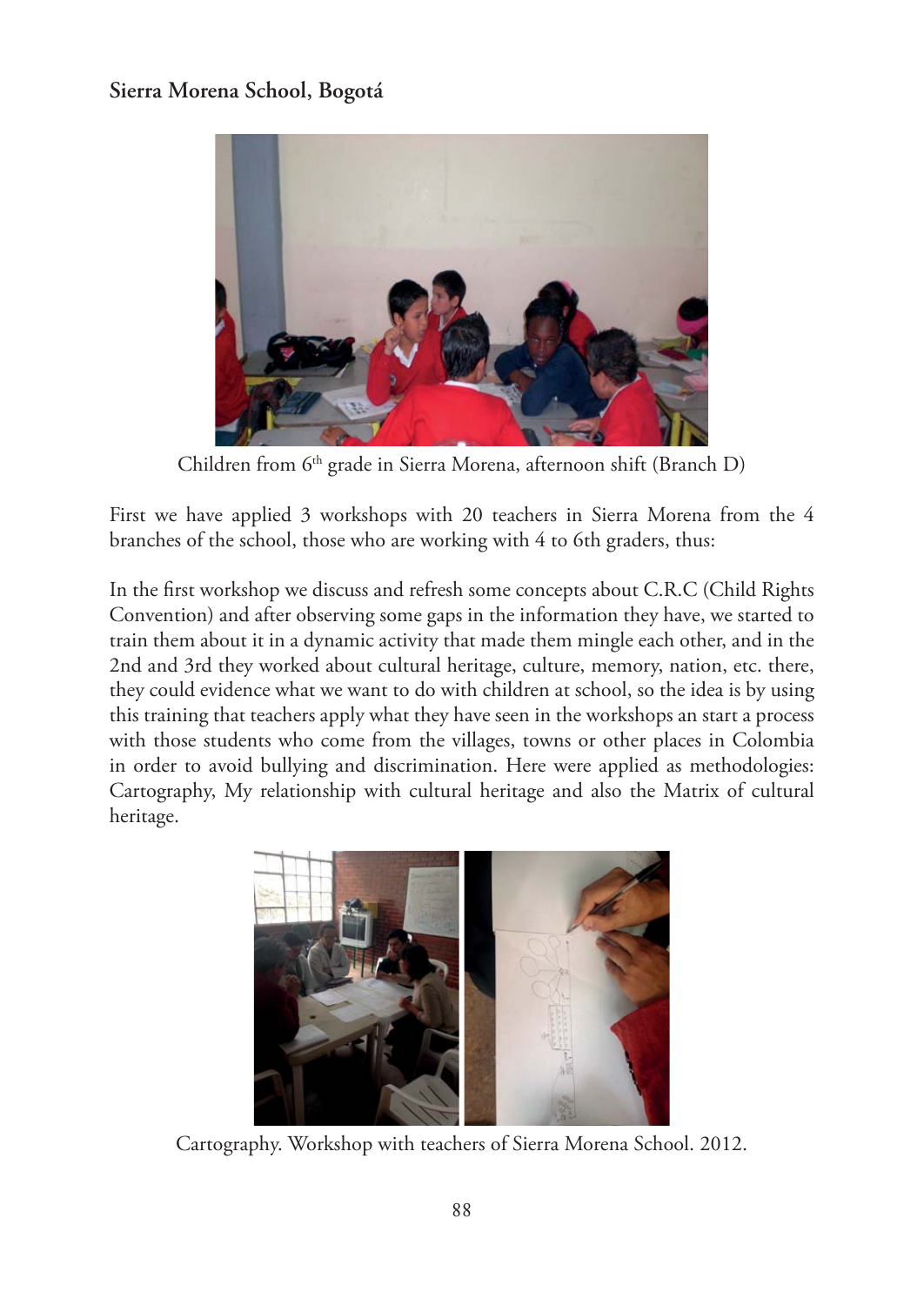Beside this we have contacted an N.G.O that has been working with poor communities in Ciudad Bolivar locality near the branch I have been working, they are "Ojo al sancocho", they produce independent films in Bogota and they are participated in many festivals abroad, they work with the ICES school, where they have their main office to produce, documental, short movies, animated movies, etc. It was possible through the contact done by the teacher and colleague Leonidas a teacher of social studies, now I am working with a group of 20 students from 5 to 9 grade from the branch D (where I work) and we work together with the N.G.O in order to produce a film that show the main problems they have to face every day in the, neighborhood, city and especially at school.

#### **Villa de Leyva, Boyacá**

In the second scenery planed, the project was developed in Villa de Leyva, which is a town located at 140 kilometers from Bogotá, Colombia´s capital city. The total population of the town is 15 027 inhabitants, 8000 in downtown and 7000 in the countryside. From this population 2604 are children in the school system, most of the in the primary school.

Villa de Leyva is a very special city; it has a historical downtown area, named Cultural Monument of the Colombian Nation and that has become a very important tourist destination but also the place in which the rich people from Bogotá come to retire or have a second home for the weekends. This has produced a mixed society conformed by people who were born here but also from many others who have come to live here because of the touristic business or because they want to have a different kind of life from the one they use to have in the big cities. This has produced a multicultural society in which villaleyvanos (people born in the town) grow up in the same school with children from all over the country but also with lots of Europeans, especially French people that have built here their home. Never the less the construction of multicultural societies is not an easy issue; people who were born here resent the presence of the new incomers and sometimes the new incomers do not appreciate the local culture or the inhabitants.

Also one of the conclusions of both the social and cultural diagnosis is that this multicultural presence has many problems especially for children who go to school and suffer from bulling due to cultural differences. Some of them react violently towards the other pupils in school because the new incomers do not know the meaning of the cultural symbols or the uses and ways of doing things in the city. Therefore the cultural secretary, the social welfare secretary in charge of the education policy and the directors of the two public and the two private schools in the downtown of Villa de Leyva, worked together with the change agents team of batch 16 to produce a general project for the implementation of the strategy to arise respect between the children towards the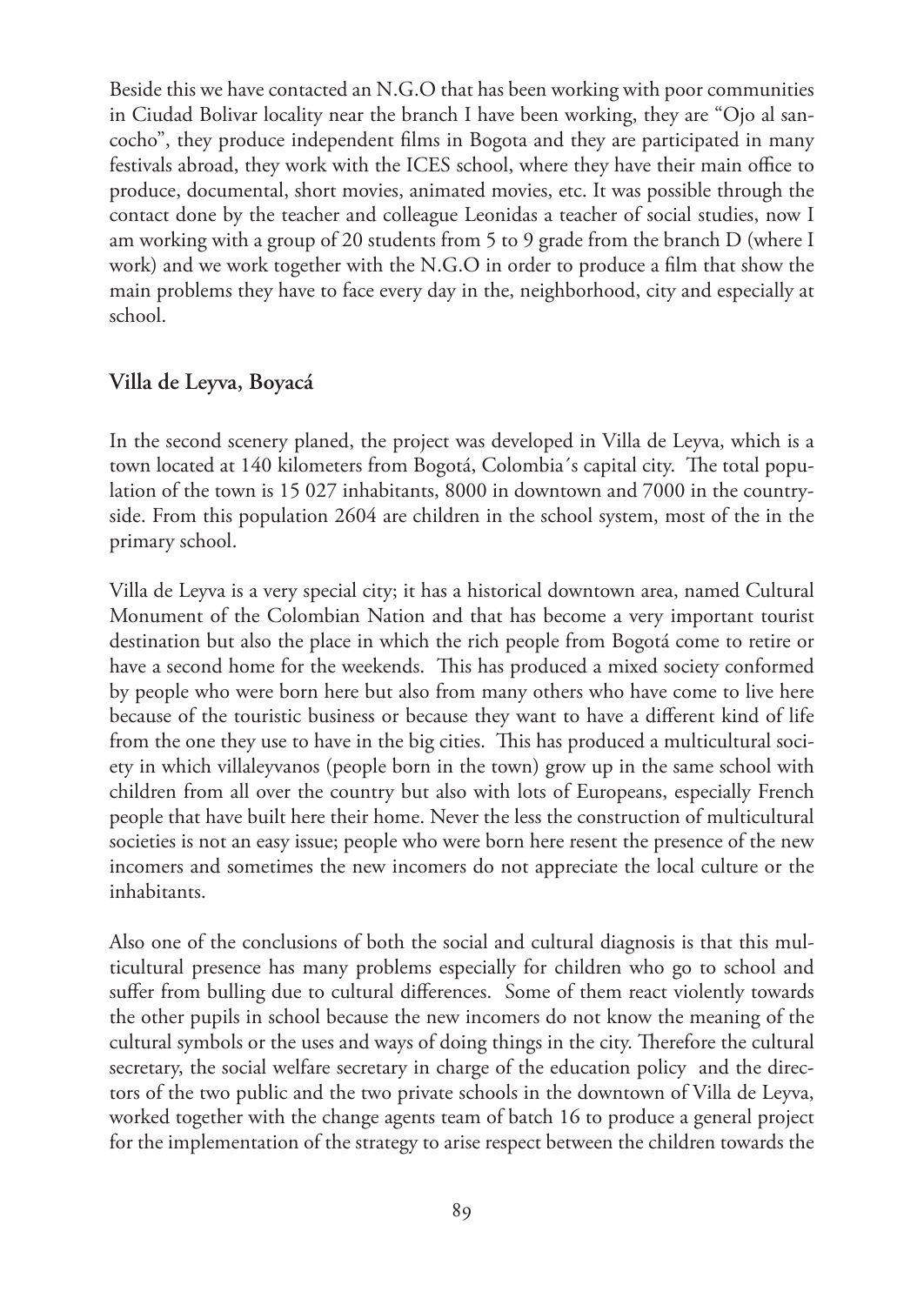cultural diversity in the classrooms using the celebration of the 441 anniversary of the foundation of the city as an excuse to worked all together, the rich and the poor, the people born in Villa de Leyva and the new incomers.

The project was made with the help of the schools but as it was a common project for all it was worked in the Municipal Theater and in the Public Library, with groups formed by children from the different schools, according to their interests. It was directed to children from 9° to 11° grade, and we worked from April 22 to June 10.

The structure of the project was:

- 1. Week one Training the teachers who worked with us in the methodology designed by batch 12 and the methodology of batch 16, design of the workshops, design of the final products expected.
- 2. Week two Working in schools to explain children from 9° to 11° grade the meaning of the project "The right to be different", and as it was a volunteer work for the pupils getting to know the ones who were interested.
- 3. Week 3 With a group of almost 50 children from the 4 schools of Villa de Leyva and some teachers and volunteers from the civil society we started the work with 5 days dedicated to the general frame of the children´s rights, cultural rights, multicultural identity concepts, investigation methodologies and the application of some exercises from the methodology designed by batch 12 and 16. In these sessions it was decided to work especially in the methodology of the Family Album, a recollection of memories from older people made by the children – oral, written and in pictures- as a way to implement the respect between the children towards the cultural diversity.
- 4. Also as a parallel project the music school Santa Maria de Leyva, started the same process by investigating about traditional music from this region and from other regions, which has not been played for many years to prepare a concert as a way to implement respect between the children who study music.
- 5. Week 4 to week 6- Division of the children according to their interest in three different groups. We started working with the family album methodology as a research method by recollecting old photographs and taking new pictures from the same places that we found in these old pictures, a second group started to investigate oral memories from old people and some of them went to work doing movies and others wrote stories that became short plays for the theater.
- 6. Week 7 Once again we worked all together showing results and preparing the celebration for the Anniversary of the city and general discussion of feedback between the teachers and the cultural secretary and the social welfare secretary.
- 7. June 9° June 12: Street exposition of the recollected pictures.
- 8. June 11° View in the main square of Villa de Leyva of the movies made by the children.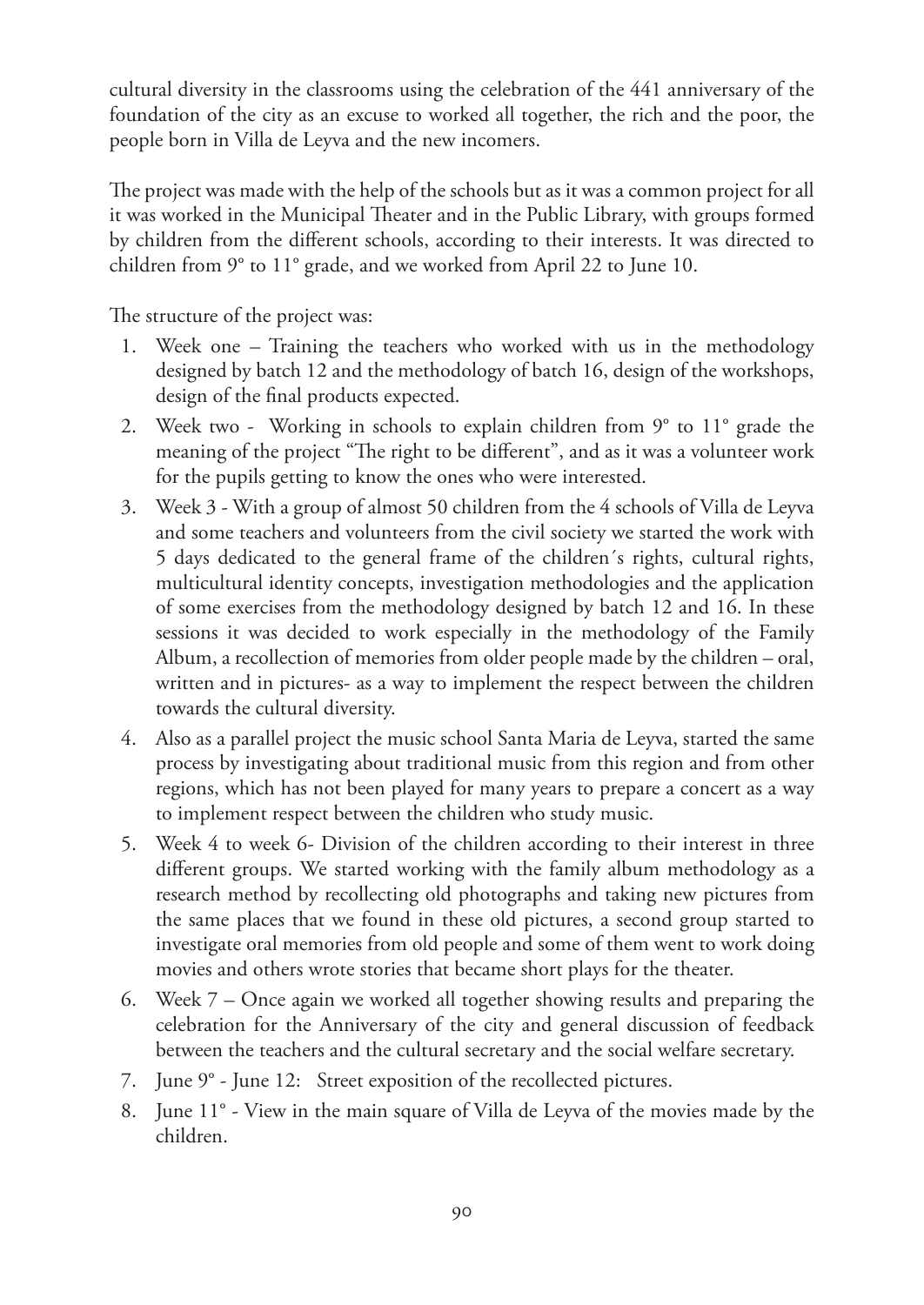- 9. June 11° Presentation in the Municipal Theater of the short comedies (Cuentos) written and played by the children.
- 10. June 12° Concert of traditional music and general results presented in the main square
- 11. Afterwards we have been working in a general proposal for the incorporation of the cultural rights in the classrooms as a consequence of the good results of this exercise.

#### **Ministry of Culture, National Level: Cultural Heritage Watchers and the project: To include the Cultural Heritage into the classroom**

Bearing mind that the Ministry of Culture is an institution that work in all the country, the project ¨The right to be different¨ has been applied in different cities and towns. According to the fifth C, Community as a strategic objective established by Unesco, the Ministry is aware that the project allows recognize the important role of local communities, in this case the childhood, students, and teachers, in preserving and maintaining the cultural heritage.

In these sense, the Division of Heritage of the Ministry of Culture as a national level, through the Programme ¨Cultural Heritage Watchers¨ and also the project: To include the cultural heritage into the classroom, developed the following activities thus:

**Ambalema, Tolima:** There were trained two teachers. They used the cartography and the book in their schools. Some of the results was understood and recognize which places the childhood enjoys. Additionally, the methodologies applied helped to strengthen the relationship between rural an urban students in Ambalema.

**Valledupar, Cesar:** During a workshop were trained around 50 teachers from Valledupar and other cities in Cesar. Here was used and applied, as strategy, the Matrix of cultural heritage and was shown the Book ¨Introducing young people in the care of cultural heritage¨.

One of the results of this meeting is that was created a social network between the teachers to share experiences about how include and teach the cultural heritage in the classroom as a vehicle to build a diverse cultural identity.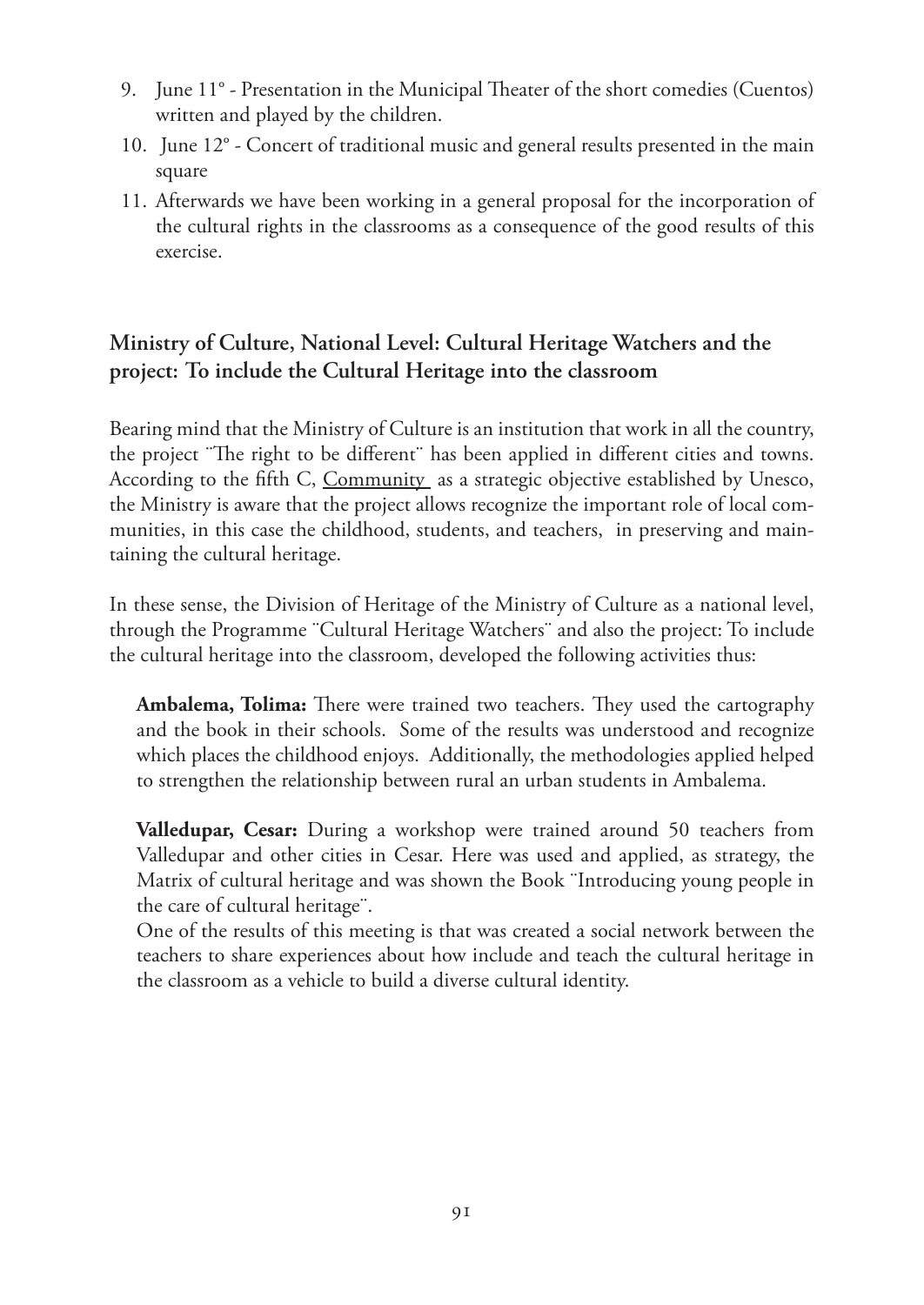

Workshop with teachers of public schools in Cesar. 2013.

**Santa Cruz de Mompox, Bolívar:** There was a meeting with teachers and principals from 8 schools, and also attended the Secretary of Education and Culture from the Mayor Office of Mompox.



Workshop with the teachers of Mompox, identifying concepts of heritage, culture, territory, memory and community. 2013.

It was the preamble to the initiative to involve children and young people, from these schools, in the care and enjoyment of cultural heritage in Mompox.

**Andagoya, Chocó:** Through the implementation of the National Programme "Cultural Heritage Watchers" and the project: "To include the cultural heritage in the classroom",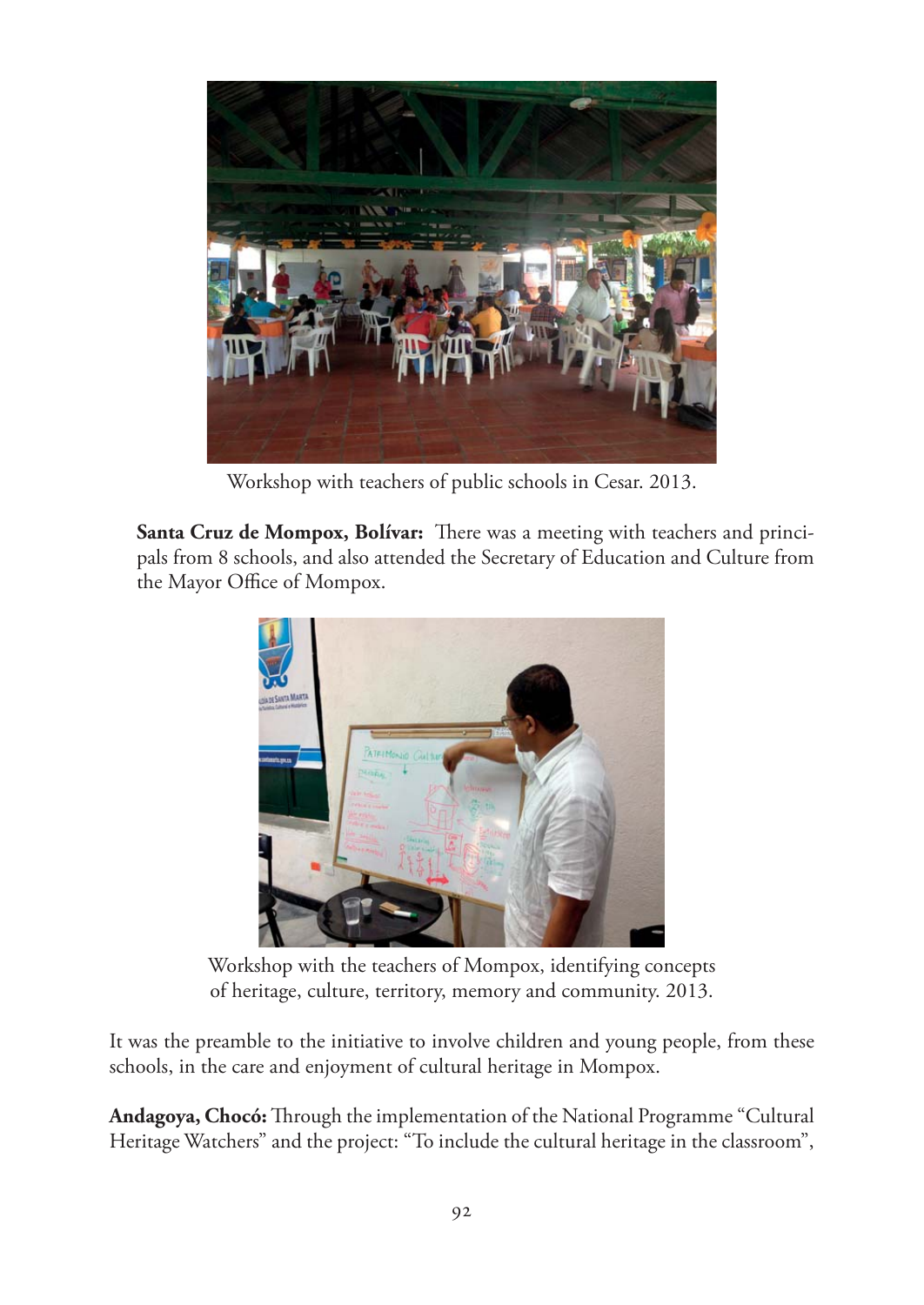in Andagoya were trained teachers and a part of community. Here was used as methodology: mapping and drawing social cartography, my relationship with cultural heritage, Matrix of cultural heritage, and the book ¨Introducing young people in the care of cultural heritage.



Workshop in Andagoya. My relationship with cultural heritage. 2013.

One of the identified projects by them was the consolidation of teams between adults and children to work together, and also some topics related with culture, heritage and customs of Andagoya to be included in the classroom.

**Arauca, Arauca:** In the implementation of the "Cultural Heritage Watchers" were developed workshops with a focus group from school. This team called "Club Amigos del Patrimonio" and consists of one adult and four teenagers.

They proposed develop a programme towards cultural heritage sensitization which was applied to children in kindergartens, using puppets and workshops where were used the book ¨Introducing young people in the care of cultural heritage.



Workshop in Arauca, Arauca. 2013. Children from Arauca, 2013.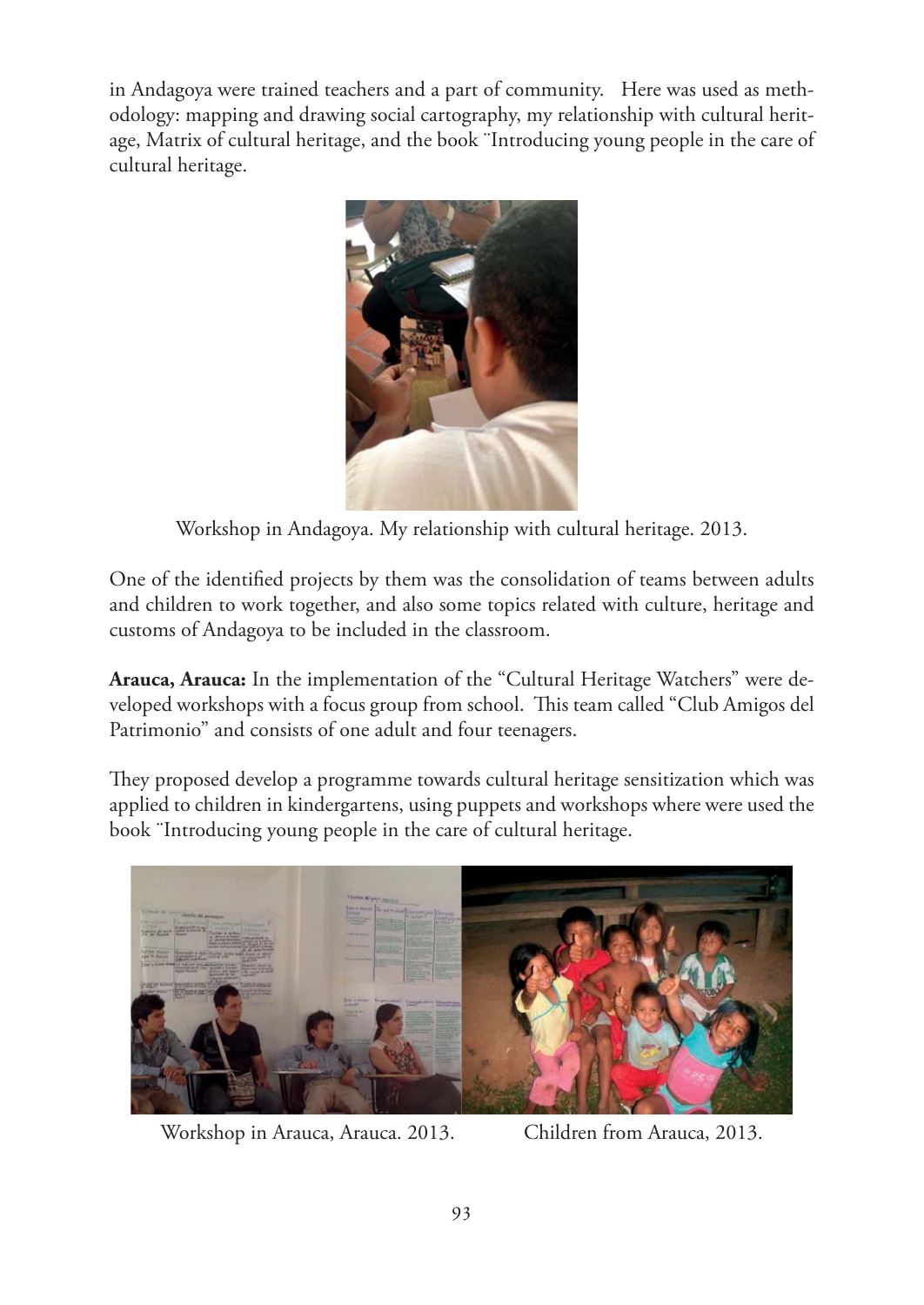### Discussion and reflection

In Colombia violence has been a common issue along 40 years and Bogota is one of the cities that every day receives hundreds of displaced people from the towns or places where the guerrilla has taken the lands and due to this Children have to move with their families from those places as soon as the illegal groups arrive. Sierra Morena is the name of a large neighborhood and also the name of the school where most of displaced students study because of the armed conflict in some rural areas of our country, the school is located in the top of the hill next to a water tank and a small branch of the Colombian army and it has about 4500 students in 3 shifts and 4 branches.

Thus we have many different situations with the children who arrive to the city forced to abandon their homes and when all seems to be normal, they have to face too many problems, especially inside school due to their condition of displaced children, but fortunately they are not alone, there are many institutions that worked with the school and the school, has to give those children all the means necessary for their normal develop inside it.

Small kids are not sure about where they belong, and despite situation they feel the capital city like a safe place and it is a second home but they miss their homelands and some of them hide their cultural heritage from the other classmates, perhaps they feel they do not fit soon. Nevertheless our environment is enriched with all these bits of traditions that collide forming an unique mixture, with these valuable stories of life, these particular knowledge and all this legacy that comes from the families of these children that suffered displacement could be collected in different events along the year at school and there is a dedicated day when all those experiences from them could be shown as the Colombian fest in I.E.D Sierra Morena, thus you will see dancing, storytelling, sayings, traditional costumes and dishes from every part of the country and by the way of these territories.

Child rights in general, and especially the cultural rights are an important issue in the education of towns like Ambalema, Arauca, Andagoya, Santa Cruz de Mompox, Valledupar and Villa de Leyva in which the construction of a multicultural identity can be hard to obtain, particularly for children that have to go through process of bulling and violence in the classrooms due to cultural differences. And also, there is likely find children that come from rural areas due violence and forced displacement, that means, in the classroom, one place where the cultural diversty exist.

Cultural heritage and its expressions day to day, in small things like food, songs, parties and just in the way to relate to the general social and natural environment are part of the way to build a better society and therefore of a good future for our children. If the teachers at schools do not have the tools to implement respect towards the differences in the classrooms it will be very hard to have a peaceful society.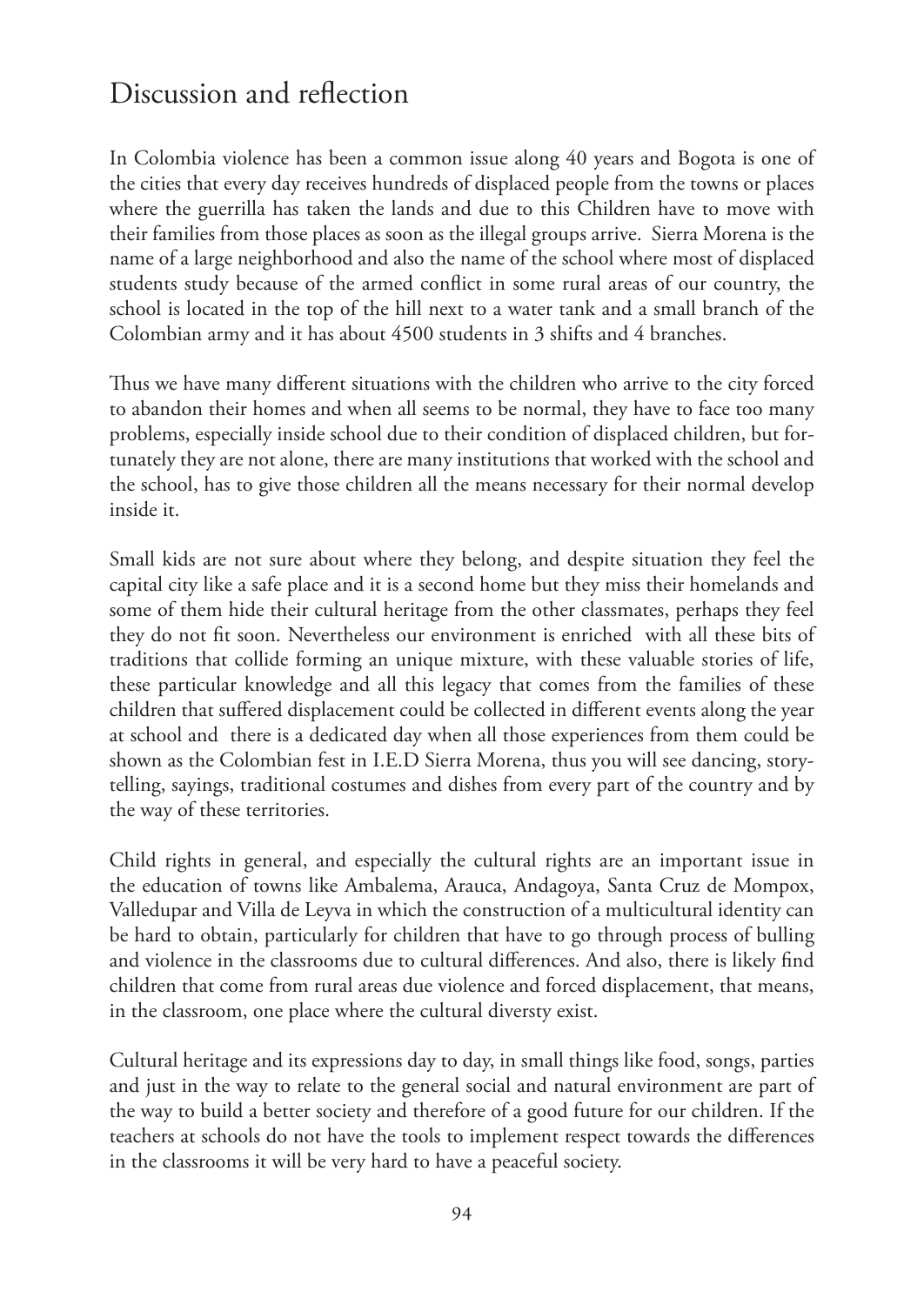In conclusion, and according to the implementation of the project: The right to be different, included the participation, one of the 3p's of The Global Child Rights Conventions, shows the possibility that childhood have to be part in the decision making inside their society.

# Way forward

After this exercises made with all the teachers in Sierra Morena Bogotá, Ambalema, Arauca, Andagoya, Santa Cruz de Mompox, Valledupar and Villa de Leyva, we are working to continue and enlarge the strategies. Besides, we both, schools and the Batch 16 are working to implement the child rights and the cultural rights through the methodology designed.



Students in a session of film making by Cariolina a teacher of the N.G.O "Ojo al sancocho"

This methodology must be adapted to the needs of the different schools because rural schools have a different approach to the territory, based in natural heritage and environmental preservation different from some schools in the urban area that are dedicated to Cultural Tourism or to technical education.

Also the children in the different schools of the city are different so every school has its own needs, and therefore the program will be adapted to those necessities. But it is also very important not to lose the workshops with children from different schools as a way to integrate society.